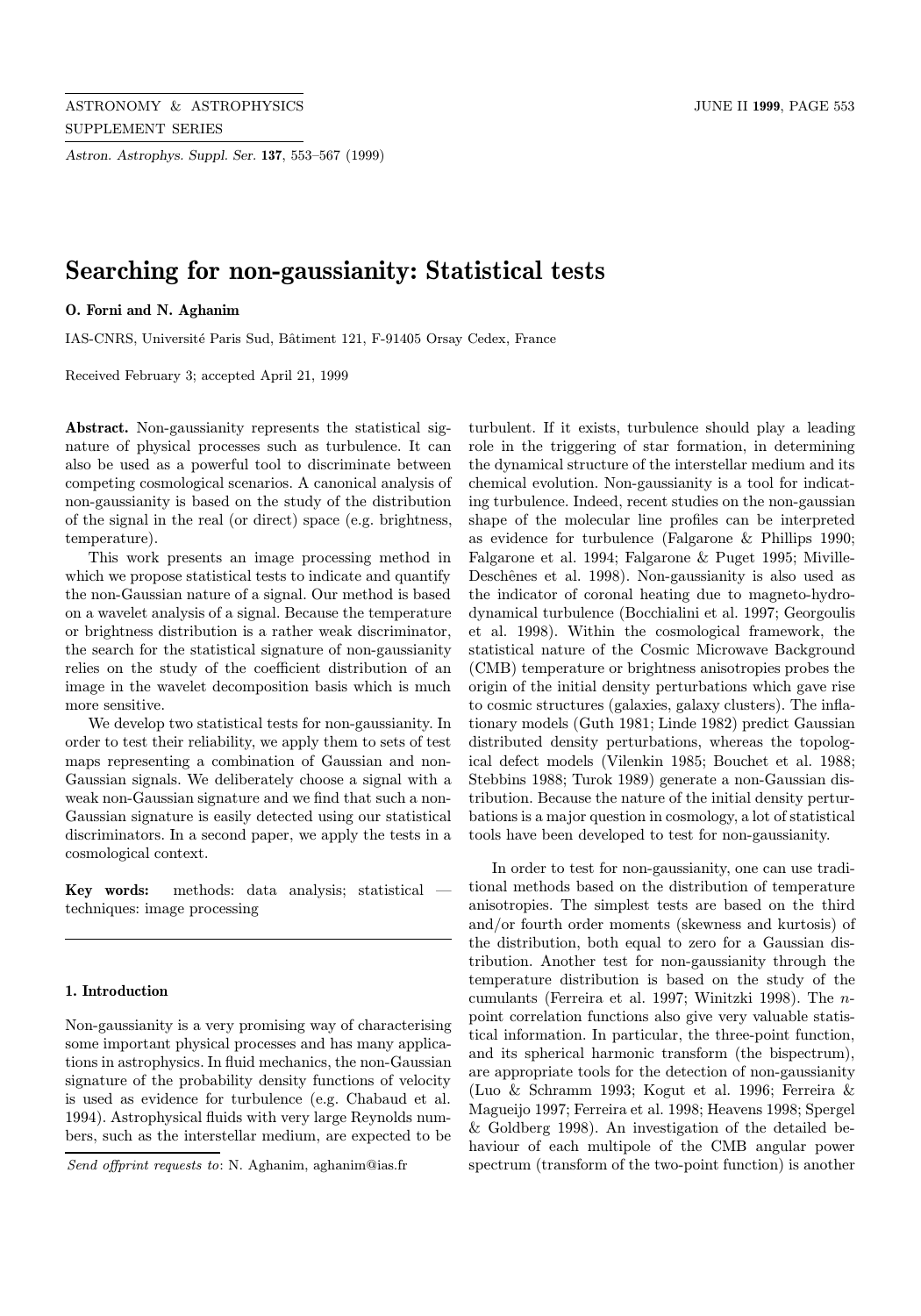non-gaussianity indicator (Magueijo 1995). Finally, other tests of non-gaussianity are based on topological pattern statistics (Coles 1988; Gott et al. 1990).

The works of Ferreira & Magueijo (1997) on the search for non-gaussianity in Fourier space, and of Ferreira et al. (1997) on the cumulants of wavelet transformed maps, have shown that these approaches allow the study of characteristic scales, which is particularly interesting when studying a combination of Gaussian and non-Gaussian signals as a function of scale. In the present work, we study non-gaussianity in a wavelet decomposition framework, that is, using the coefficients in the wavelet decomposition. We decompose the image of the studied signal into a wavelet basis and analyse the statistical properties of the coefficient distribution. We then search for reliable statistical diagnoses to distinguish between Gaussian and non-Gaussian signals. The aim of this study is to find suitable tools for demonstrating and quantifying the non-Gaussian signature of a signal when it is combined with a Gaussian distributed signal of similar, or higher, amplitude.

In Sect. 2, we describe the methods for wavelet decomposition and filtering. We then briefly describe the characteristics of the wavelet we use in our study. We also give the main characteristics of the test data sets used in our work. In Sect. 3, we present the statistical criteria we developed to test for non-gaussianity. We then apply the tests to sets of Gaussian test maps (Sect. 4). We also apply them, in Sect. 5, to sets of non-Gaussian maps as well as combinations of Gaussian and non-Gaussian signals with the same power spectrum. In Sect. 6, we present and apply the detection strategy we propose to quantify the detectability of the non-Gaussian signature. Finally, in Sect. 7 we conclude and present our main results.

# 2. Analysis

# 2.1. The wavelet decomposition

Wavelet transforms have been widely investigated recently because of their suitability for a large number of signal and image processing tasks. Wavelet analysis involves a convolution of the signal with a convolving function or a kernel (the wavelet) of specific mathematical properties. When satisfied, these properties define an orthogonal basis, which conserves energy, and guarantee the existence of an inverse to the wavelet transform.

The principle behind the wavelet transform, as described by Grossman & Morlet (1984), Daubechies (1988) and Mallat (1989), is to hierarchically decompose an input signal into a series of successively lower resolution reference signals and their associated detail signals. At each decomposition level, L, the reference signal has a resolution reduced by a factor of  $2^L$  with respect to the original signal. Together with its respective detail signal, each scale contains the information needed to reconstruct the reference signal at the next higher resolution level. Wavelet analysis can therefore be considered as a series of bandpass filters and be viewed as the decomposition of the signal into a set of independent, spatially oriented frequency channels. Using the orthogonality properties, a function in this decomposition can be completely characterised by the wavelet basis and the wavelet coefficients of the decomposition.

The multi-level wavelet transform (analysis stage) decomposes the signal into sets of different frequency localisations. It is performed by iterative application of a pair of Quadrature Mirror Filters (QMF). A scaling function and a wavelet function are associated with this analysis filter bank. The continuous scaling function  $\phi_{A}(x)$  satisfies the

following two-scale equation:  
\n
$$
\phi_{A}(x) = \sqrt{2} \sum_{n} h_{0}(n) \phi_{A}(2x - n),
$$
\n(1)

where  $h_0$  is the low-pass QMF. The continuous wavelet  $\psi_A(x)$  is defined in terms of the scaling function and the

high-pass QMF 
$$
h_1
$$
 through:  
\n
$$
\psi_A(x) = \sqrt{2} \sum_n h_1(n) \phi_A(2x - n).
$$
\n(2)

The same relations apply for the inverse transform (synthesis stage) but, generally, different scaling function and wavelet  $(\phi_{\rm S}(x)$  and  $\psi_{\rm S}(x)$  are associated with this stage:  $\sqrt{2}$ 

$$
\phi_{\rm S}(x) = \sqrt{2} \sum_{n} g_0(n) \phi_{\rm S}(2x - n), \tag{3}
$$

$$
\psi_{\rm S}(x) = \sqrt{2} \sum_{n=0}^{\infty} g_1(n) \phi_{\rm S}(2x - n). \tag{4}
$$

Equations (1) and (3) converge to compactly supported basis functions when

$$
\sum_{n} h_0(n) = \sum_{n} g_0(n) = \sqrt{2}.
$$
 (5)

The system is said to be bi-orthogonal if the following conditions are satisfied:

$$
\int_{\mathbb{R}} \phi_{A}(x)\phi_{S}(x-k)dx = \delta(k)
$$
\n(6)

$$
\int_{\mathbb{R}} \phi_{A}(x)\psi_{S}(x-k)dx = 0
$$
\n(7)

$$
\int_{\mathbb{R}} \phi_{\mathcal{S}}(x)\psi_{\mathcal{A}}(x-k)dx = 0.
$$
\n(8)

Cohen et al. (1990) and Vetterli & Herley (1992) give a complete treatment of the relationship between the filter coefficients and the scaling functions.

When applied to bi-dimensional data (typically images), three main types of decomposition can be considered: dyadic (or octave band), pyramidal and uniform.

1. A "dyadic" decomposition refers to a transform in which only the reference sub-band (low-pass part of the signal) is decomposed at each level. In this case, the analysis stage is applied in both directions of the image at each decomposition level. The total number of sub-bands after L levels of decomposition is then  $3L+1$ (Fig. 1, upper panel).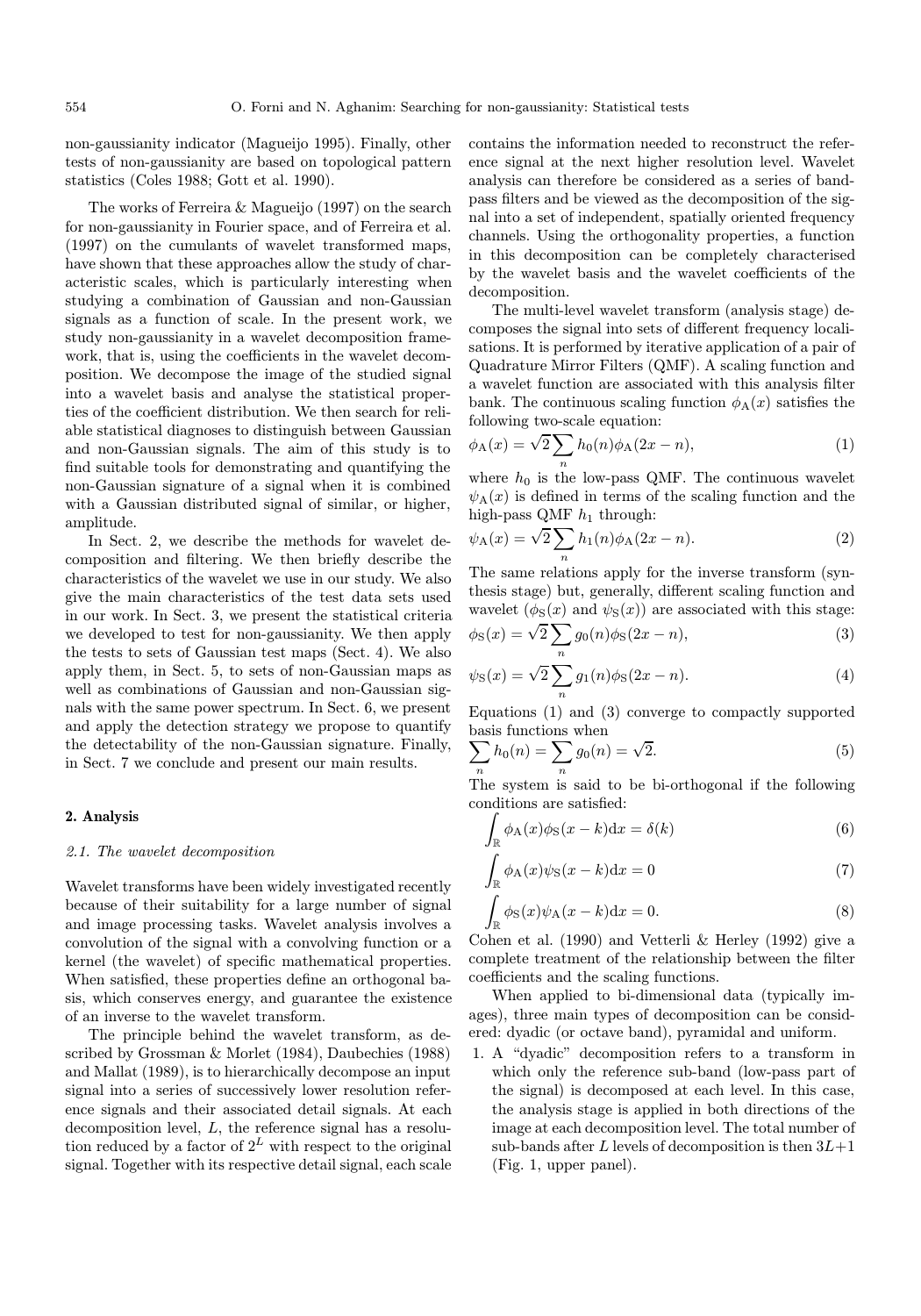

Fig. 1. In the upper panel, a 4 level "dyadic" decomposition is used, in the lower, a 4 level "pyramidal" decomposition is used. In both cases, the diagonal squares and the last decomposition level are identical and the grey levels indicate the amplitude of the wavelet coefficients

- 2. A "pyramidal" decomposition is similar to a "dyadic" decomposition in the sense that only the reference subband is decomposed at each level, but it refers here to a transform that is performed separately in the two directions of the image. The total number of subbands after L levels of decomposition is then  $(L+1)^2$ (Fig. 1, lower panel).
- 3. A "uniform" decomposition refers to one in which all sub-bands are transformed at each level. The total number of sub-bands after L levels of decomposition is then  $4^L$ .

The wavelet functions are localised in space and, simultaneously, they are also localised in frequency. Therefore, this approach is an elegant and powerful tool for image analysis because the features of interest in an image are present at different characteristic scales. Moreover, if the input field is Gaussian distributed, the output is distributed the same way, regardless of the power spectrum. This arises from the linear transformation properties of Gaussian variables. The distribution of the wavelet coefficients of a Gaussian process is thus a Gaussian.



Fig. 2. Scaling function (top) and wavelet function (bottom) corresponding to the filter  $#3$  of Villasenor et al. (1995). Note that the wavelet function is antisymmetric

Conversely, we expect that any non-Gaussian signal will exhibit a non-Gaussian distribution of its wavelet coefficients.

In our study, we have used bi-orthogonal wavelets, which are mainly used in data compression, because of their better performance than orthogonal wavelets, in compacting the energy into fewer significant coefficients. There exist bi-orthogonal wavelet bases of compact support that are symmetric or antisymmetric. Antisymmetric wavelets are proportional to, or almost proportional to, a first derivative operator (e.g. the 2/6 tap filter (filter #5) of Villasenor et al. (1995), or the famous Haar transform which is an orthogonal wavelet). Symmetric wavelets are proportional to, or almost proportional to, a second derivative operator (e.g. the 9/3 tap filter of Antonini et al. 1992). In the frame of detecting non-Gaussian signatures, the choice of the wavelet basis is critical because non-Gaussian features exhibit point sources or step edges. The wavelet must have a very good impulse response and a low shift variance, i.e. it better preserve the amplitude and the location of the details. Villasenor et al. (1995) have tested a set of bi-orthogonal filter banks, within this context, to determine the best ones for image compression. They conclude that even length filters have significantly less shift variance than odd length filters, and that their performance in term of impulse response is superior. In these filters, the high pass QMF is antisymmetric which is also a desirable property in the sense that we will also be interested in the statistical properties of the multiscale gradients. Consequently, in our study, we have chosen the  $6/10$  tap filter (filter  $\#3$ ) of Villasenor et al. (1995) (Fig. 2) which represents the best compromise between all the criteria and energy compaction. Using this filter, we have chosen to perform a four level dyadic decomposition of our data. This particular wavelet and decomposition method have already been used for source detection by Aghanim et al. (1998). With such a decomposition, we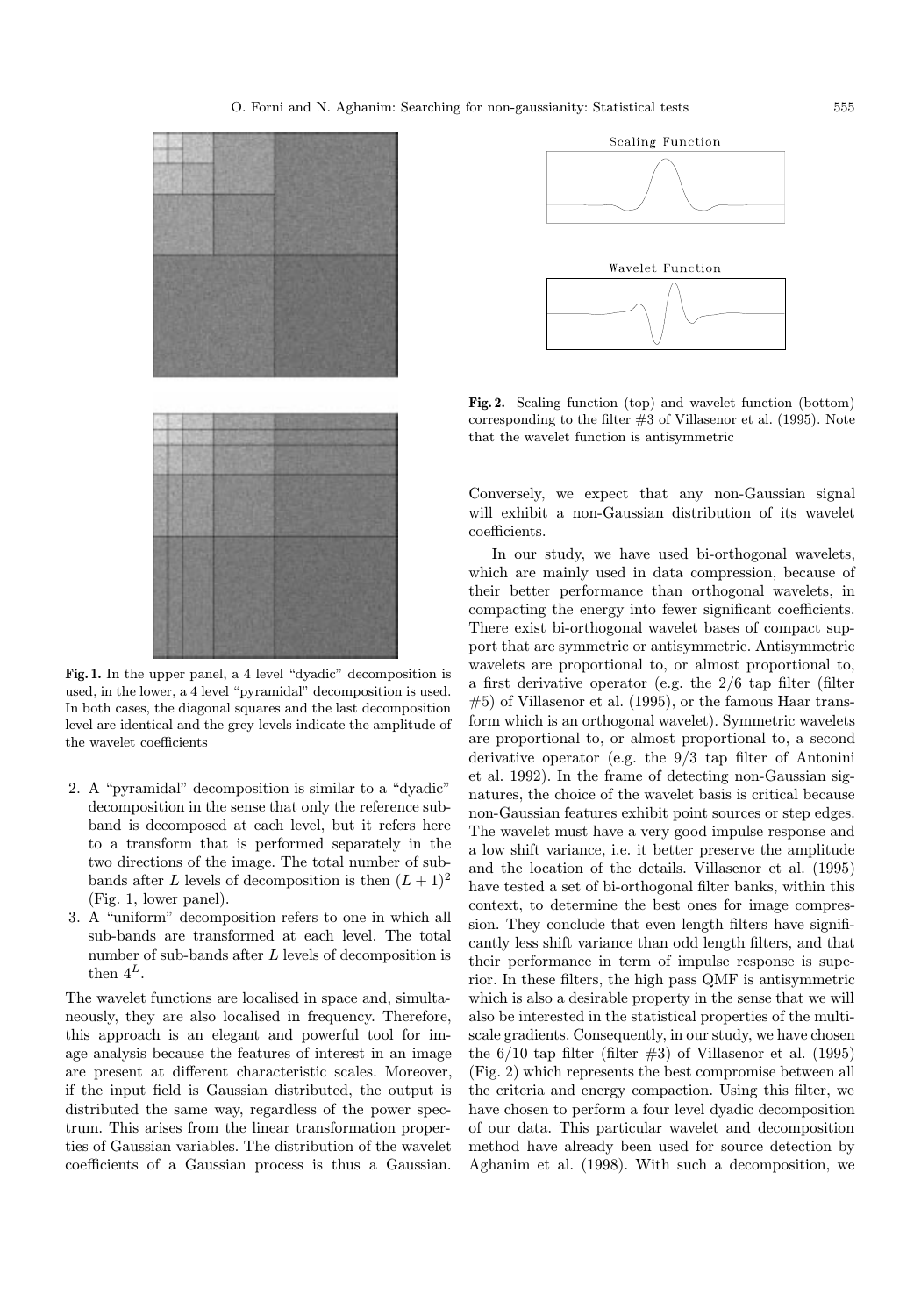also benefit from correlations between the two directions at each level, which is not the case with the pyramidal decomposition that treats both directions as if they were independent. Another advantage of this transform is that, for each level of decomposition, or scale, we benefit from the maximum number of coefficients possible, which is crucial for the statistics.

## 2.2. The test maps

We use a test case which consists of sets of 100 maps of a Gaussian signal and 200 maps of a non-Gaussian signal, all having the same bell-shaped power spectrum and  $512\times512$ pixels. One of the non-Gaussian sets (100 maps) consists of a distribution of disks with uniform amplitude (tophat profiles), generating step edges. The disks have different sizes and amplitudes and are randomly distributed in the map. The signal is weakly skewed because the average skewness, which is the third moment of the distribution, computed over the 100 non-Gaussian realisations is  $\mu_3 = -0.10 \pm 0.05$  (one sigma error for one realisation). Whereas the excess of kurtosis, the fourth moment  $(\mu_4)$  of the distribution, is  $k = \mu_4/\mu_2^2 - 3 = 1.09 \pm 0.17$ . The second set of 100 non-Gaussian maps consists of a distribution of Gaussian profiles with different sizes and amplitudes. The skewness and excess of kurtosis of the 100 statistical realisations of the non-Gaussian distribution of Gaussian profiles are respectively −0.06±0.04 and  $1.19 \pm 0.13$ . The same quantities computed over the 100 Gaussian maps are respectively  $\mu_3 = 0.14 \, 10^{-2} \pm 2.15 \, 10^{-2}$ and  $0.03 10^{-2} \pm 3.87 10^{-2}$ . These numbers should be equal to zero for a Gaussian distribution. They are not because there is a statistical dispersion over a finite set of realisations. The purpose of this paper being to develop suitable statistical tests for non-gaussianity, we will not study other effects such as noise or beam dilution. These effects will be considered in an application of the method to the CMB signal in a second paper (Aghanim & Forni 1999).

# 3. Tests of non-gaussianity

The most direct and obvious way of analysing the statistical properties of an image is to use the distribution of the pixel brightnesses, or temperatures, together with the skewness and kurtosis. If the two quantities are different from zero, they indicate that the signal is non-Gaussian. However, a weak non-Gaussian signal will hardly be detected through the moments of the temperature distribution. Another way of addressing the problem is to use the coefficients in the wavelet decomposition and to study their statistical properties which in turn characterise the signal. In fact, the wavelet coefficients are quite sensitive to variations (even weak ones) in the signal, temperature or brightness, and hence to the statistical properties of the

underlying process. We have developed two tests which exhibit the non-Gaussian characteristics of a signal using the wavelet coefficients. Since our test maps are not skewed in the following we focus only on the results obtained using the fourth moment.

For the first discriminator, we study the statistical properties of the distribution of the multi-scale gradient coefficients. This method is appropriate when dealing with a non-Gaussian process characterised by sharp edges and consequently by strong gradients in the signal. Indeed, in any region where the analysed function is smooth the wavelet coefficients are small. On the contrary, any abrupt change in the behaviour of the function increases the amplitude of the coefficients around the singularity. The detection of non-gaussianity is thus based on the search of these gradients. In the dyadic wavelet decomposition, one can discriminate between the coefficients associated with vertical and horizontal gradients and the other coefficients. In our case, the vertical and horizontal gradients are analogous to the partial derivatives,  $\partial/\partial x$  and  $\partial/\partial y$ , of the signal. Mallat & Zhong (1992) give a thorough treatment of the characterisation of signals from multi-scale edges. We compute the quadratic sum of the coefficients, the quantity  $\mathcal{G}_L = (\partial/\partial x)^2_L + (\partial/\partial y)^2_L$ , at each decomposition level L. This quantity represents the squared amplitude of the multi-scale gradient of the image. In the following, we will however refer to it as the multi-scale gradient coefficient.

The second statistical discriminator is based on the study of the wavelet coefficients related to the horizontal, vertical and diagonal gradients. These coefficients are associated with the partial derivatives  $\partial/\partial y$  and  $\partial/\partial x$ , as in the multi-scale gradient method, as well as with the cross derivative  $\partial^2/\partial x \partial y$ . The coefficients are computed at each decomposition level and their excess of kurtosis with respect to a Gauss distribution exhibits the non-Gaussian signature of the studied signal. In this context, the wavelet coefficients associated with the first derivatives are obviously closely related to the multi-scale gradient.

In the following, we first apply our two tests to purely Gaussian and non-Gaussian maps. We then test the detectability of a non-Gaussian signal added to a Gaussian one with same power spectrum and with increasing mixing ratios.

#### 4. Characterisation of Gaussian signals

#### 4.1. The multi-scale gradient and its distribution

For the 100 Gaussian maps, we find that the histogram of the multi-scale gradient coefficients can be fitted by the positive wing of the Laplace probability distribution function:

$$
\mathcal{H}(\mathcal{G}_L) = \frac{1}{\sqrt{2}\,\sigma} \, \exp\left(-\frac{\sqrt{2}\,(\mathcal{G}_L - \mu_1)}{\sigma}\right),\tag{9}
$$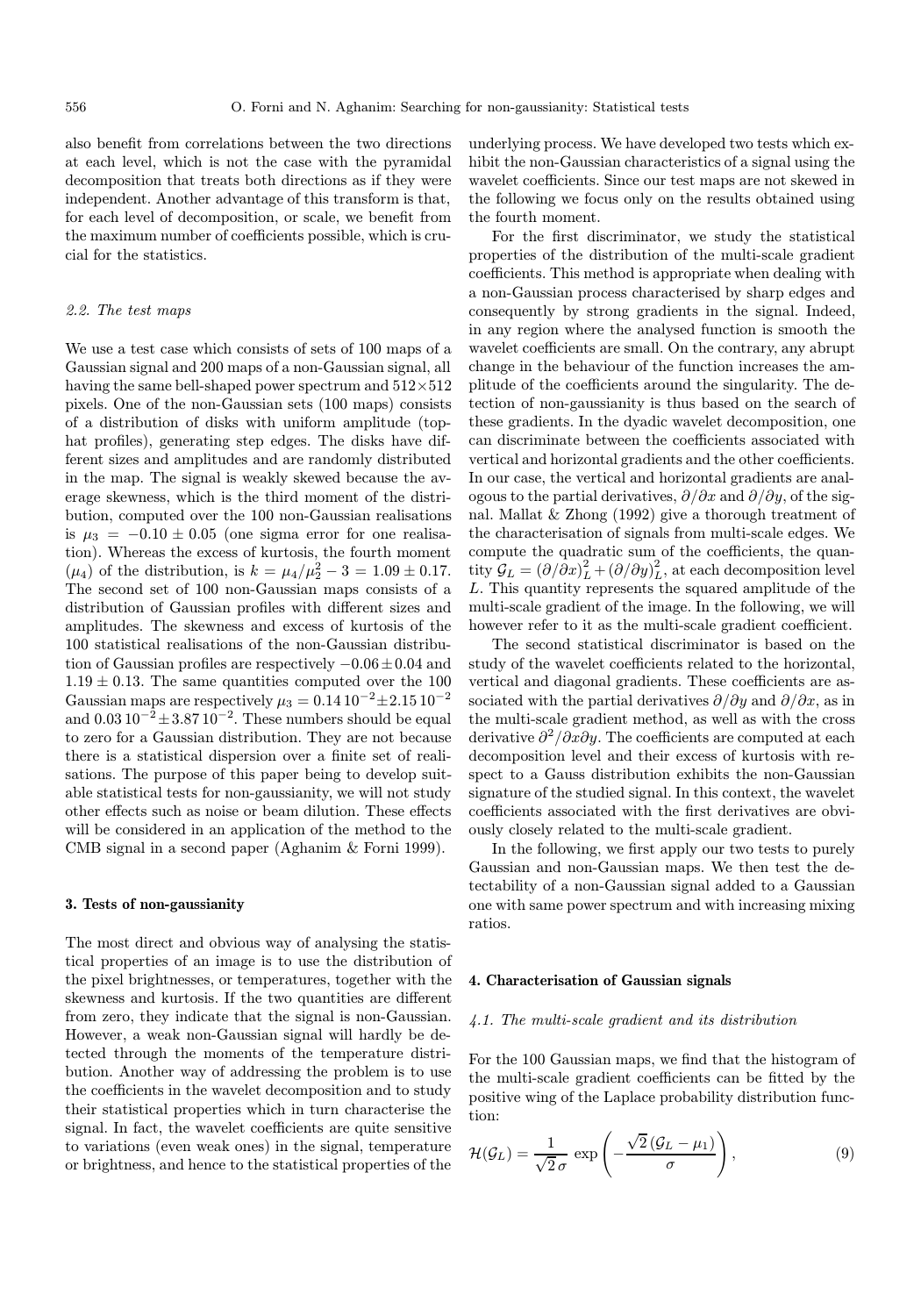

Fig. 3. Fits of the multi-scale gradient coefficient histograms obtained with the 100 statistical realisations. In all plots, the error bar is for one realisation. The left panels are given for the Gaussian process whereas the right panels represent the non-Gaussian signal. The wings at large multi-scale gradient indicate the non-Gaussian signature

where  $\mu_1$  is the mean of the distribution (theoretically equal to zero) and  $\sigma^2$  is its second moment.

realisation) and account for the statistical dispersion of the realisations.

We plot in Fig. 3 (left panels) the distribution of the multi-scale gradient coefficients in the four decomposition scales for the Gaussian signal. For reasons of legibility, we have just plotted the fit obtained with the 100 maps. The error bars represent a confidence interval (for one

We can analyse the multi-scale gradient distribution through its *n*th-order moments  $(\mu_n)$ . In particular, we compute the excess of kurtosis using the second and fourth moments of the distribution( $\mu_2$  and  $\mu_4$ ). For a Gaussian distribution, the normalised excess is zero. For a Laplace distribution, the fourth moment is given by  $\mu_4 = 6\mu_2^2$ .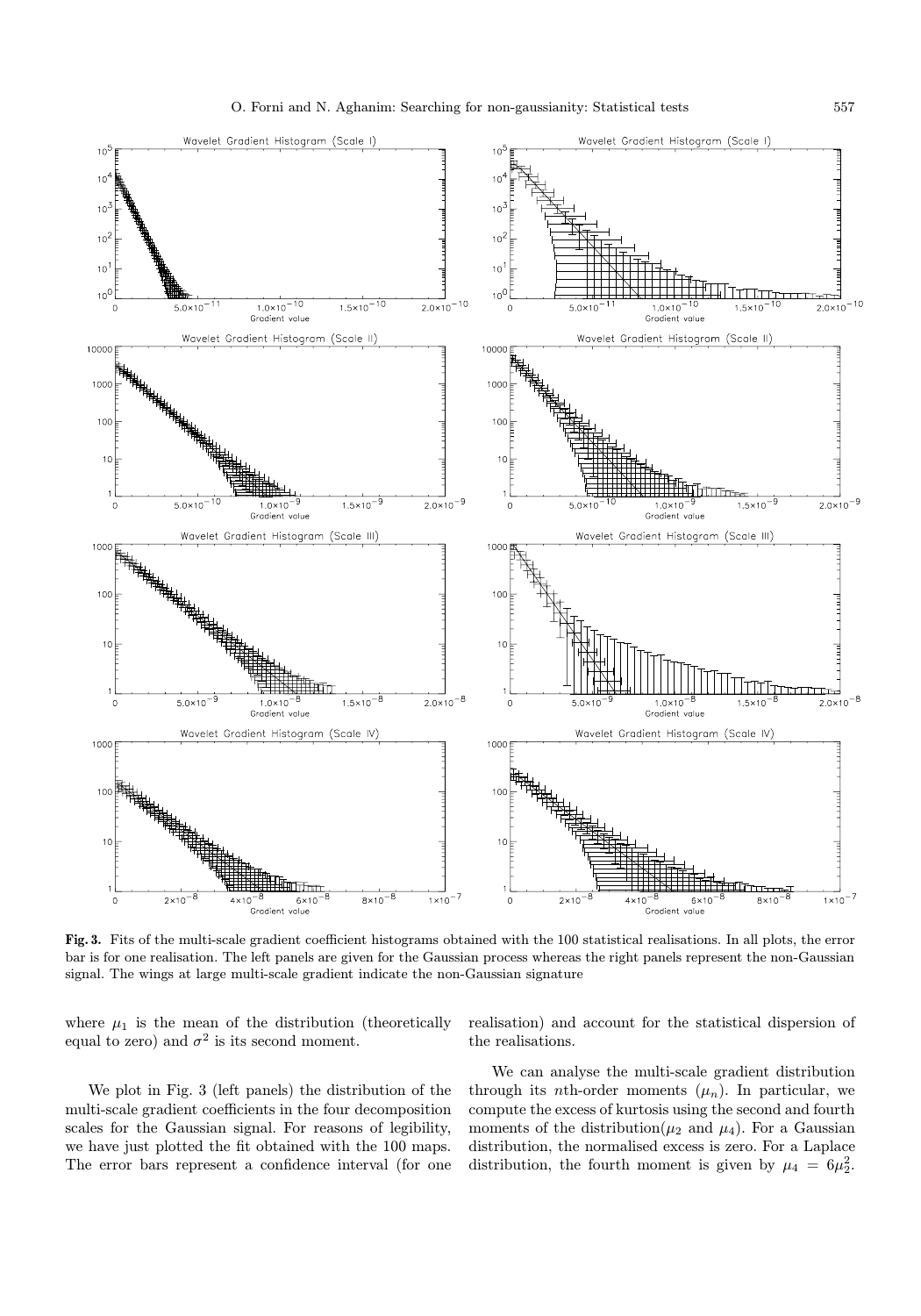Table 1. The mean excess of kurtosis at four decomposition scales computed over the 100 Gaussian maps. The  $\sigma_{+}$  values define the confidence intervals for one realisation

| Scale | k.       | $\sigma_{+}$ |
|-------|----------|--------------|
|       | 0.04     | 0.15         |
| H     | 0.05     | 0.32         |
| Ħ     | $-0.01$  | 0.51         |
|       | $-0.006$ | 0.869        |

Table 2. The mean excess of kurtosis at four decomposition scales.  $\overline{k}_1$  is computed using the wavelet coefficients associated with  $\partial/\partial x$  and  $\partial/\partial y$ .  $\overline{k}_2$  is computed using the coefficients of  $\frac{\partial^2}{\partial x \partial y}$ . The  $\sigma_{\pm}$  values define the confidence intervals for one realisation

|                       | Scale | $k_{1}$        | $\sigma_{+}$        |                                                              | $k_2$              | $\sigma_{+}$ |
|-----------------------|-------|----------------|---------------------|--------------------------------------------------------------|--------------------|--------------|
|                       |       |                | $0.010 \quad 0.020$ |                                                              | $0.003 \mid 0.022$ |              |
| $\partial/\partial x$ | H     |                |                     | $0.012$ 0.043 $\partial^2/\partial x \partial y$ 0.005 0.042 |                    |              |
| &                     | HІ    | $-0.001$ 0.079 |                     |                                                              | $0.006$ 0.072      |              |
| $\partial/\partial y$ | VI    |                | $0.006 \quad 0.150$ |                                                              | 0.018              | 0.014        |

The normalised excess of kurtosis  $k = \mu_4/\mu_2^2 - 6$  highlights the non-Gaussian signature of a signal through the departure of the multi-scale gradient from a Laplace distribution.

At each decomposition level, we compute the normalised excess of kurtosis of the multi-scale gradient coefficients for the 100 Gaussian maps, and we derive a representative value of the distribution that is the mean  $\overline{k}$ which we quote in Table 1. The results show that  $\overline{k}$  is very close to zero. The  $\sigma$  values correspond to the root mean square values with respect to the mean  $\overline{k}$ . The  $\sigma$  values define a confidence interval, or a probability distribution of the excess of kurtosis. For the Gaussian signal the upper and lower boundaries of this interval are equal suggesting that the k values are Gaussian distributed. The increasing  $\sigma$  (Fig. 3, left panels) with the decomposition scale is due to the larger dispersion. This feature is also the consequence of the smaller number of wavelet coefficients at higher decomposition scales.

#### 4.2. Partial derivatives

The wavelet coefficient distributions associated with the first and cross derivatives are Gaussian for the Gaussian maps. We thus compute the normalised excess of kurtosis with respect to a Gaussian distribution  $(k = \mu_4/\mu_2^2 - 3)$ . These values are displayed in Fig. 4 (dashed line) for the Gaussian maps. In this figure and at each decomposition scale, the first set of 100 values stands for the excess of kurtosis of the wavelet coefficients associated with the horizontal gradient  $(\partial/\partial y)$ . The second set of 100 values represents the same quantity computed for the vertical

gradient  $\left(\frac{\partial}{\partial x}\right)$  and the last one represents the excess of kurtosis for the wavelet coefficients associated with cross derivative  $\partial^2/\partial x \partial y$  (diagonal gradients). We note that for the Gaussian maps the excess is always centred around zero at all the decomposition scales. For the multi-scale gradient, the dispersion around the mean  $\overline{k}$  increases with increasing decomposition scale. In Table 2, we quote the mean together with the confidence intervals at each scale. The results also show that the values are close to zero confirming the Gaussian nature of the signal.

As a result, we conclude that a Gaussian signal can be characterised by the distribution of the multi-scale gradient coefficients and of the coefficients associated with  $\partial/\partial x$ ,  $\partial/\partial y$  and  $\partial^2/\partial x \partial y$ . In the first case, the multi-scale gradient coefficient distribution is fitted by a Laplace distribution and the excess of kurtosis is zero. In the second case, the excesses of kurtosis are Gaussian distributed with  $\overline{k} = 0$  for the first and the cross derivatives.

We check these two characteristics on other Gaussian processes with different power spectra. For a white noise spectrum, we find identical results as in the study case: zero excess of kurtosis for the multi-scale gradient and the coefficients of the partial derivatives. Since our statistical tests are based on the statistics of the wavelet coefficients at each decomposition scale, we expect that a sharp cut off in the power spectrum of the Gaussian signal will induce a sample variance problem. We check this behaviour using a Gaussian process exhibiting a very sharp cut off with a shape close to a Heaviside function, at the second decomposition scale. This cut off is similar to the cut off expected in the CMB power spectrum in a standard cold dark matter model. At all the decomposition scales except the second, we find the expected zero excess of kurtosis for the wavelet coefficients of Gaussian signals. At the second decomposition scale, we find a non-zero excess of kurtosis for the multi-scale gradient coefficients, as well as for the coefficients related to the first derivatives, which could be misinterpreted for a non-Gaussian signature. This nonzero excess has nothing to do with an intrinsic property of the studied signal, as the latter is Gaussian at all scales. It comes from the very sharp decrease in power combined with the narrow filter associated with the wavelet basis. In fact, the contribution of the Gaussian process, at this scale, is sparse. Therefore, it induces a sample variance effect which in turn results in a non-zero excess of kurtosis. We tested a wider filtering wavelet and found that the excess of kurtosis decreases. Nevertheless, a wider filtering wavelet smoothes the non-Gaussian signatures and reduces the efficiency of our discriminating tests. However, at the second decomposition scale, the wavelet coefficients associated with  $\partial^2/\partial x \partial y$  exhibit no excess of kurtosis for a process with sharp cut off. This indicates that the excess of kurtosis computed using the cross derivative coefficients is more reliable in characterising a Gaussian process,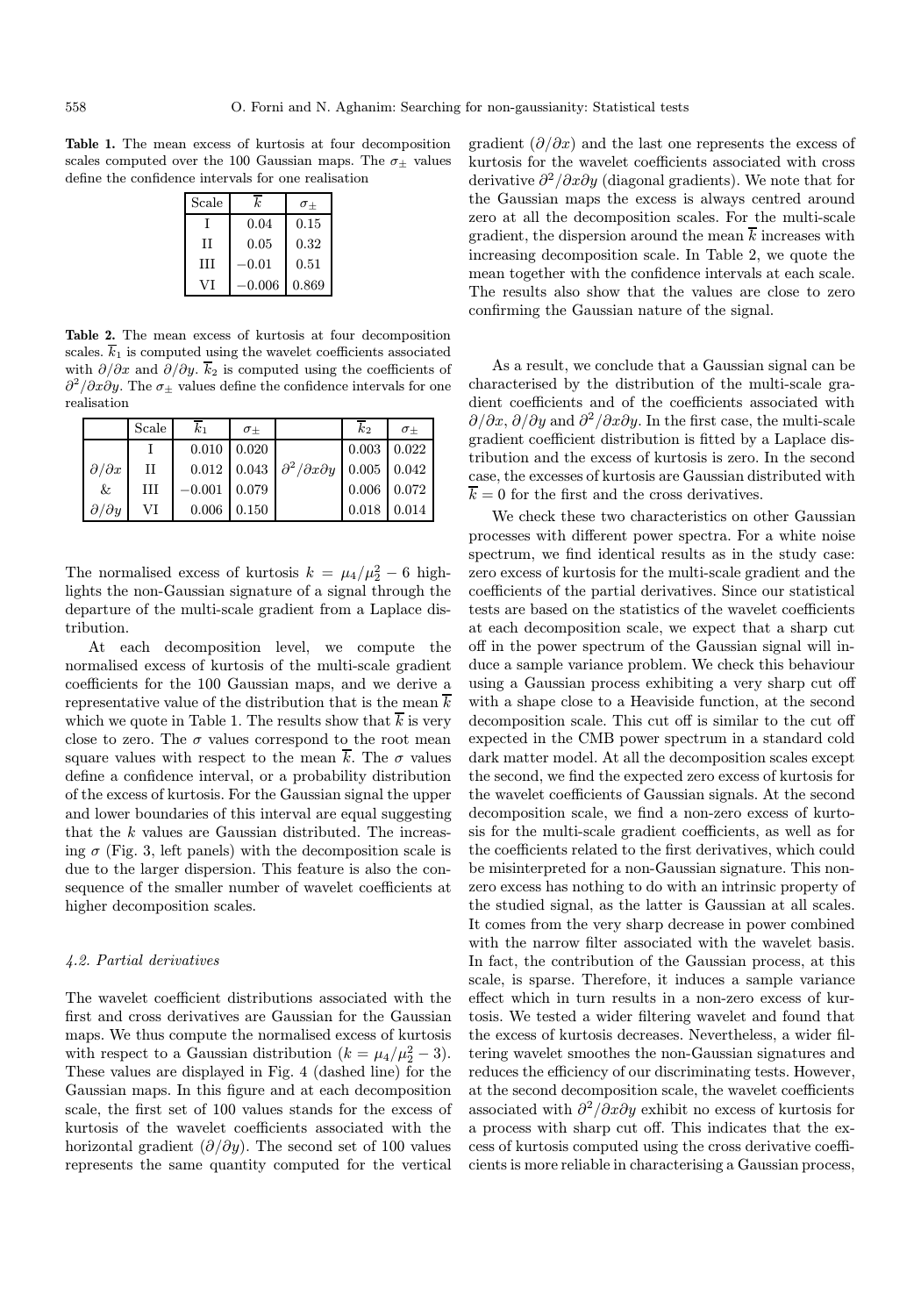

Fig. 4. Excess of kurtosis computed over the wavelet coefficients of respectively  $\partial/\partial x$  for the left panels,  $\partial/\partial y$  for the centre panels and  $\partial^2/\partial x \partial y$  for the right panels. The solid line is for the non-Gaussian process. The dashed line is for the Gaussian process with the same power spectrum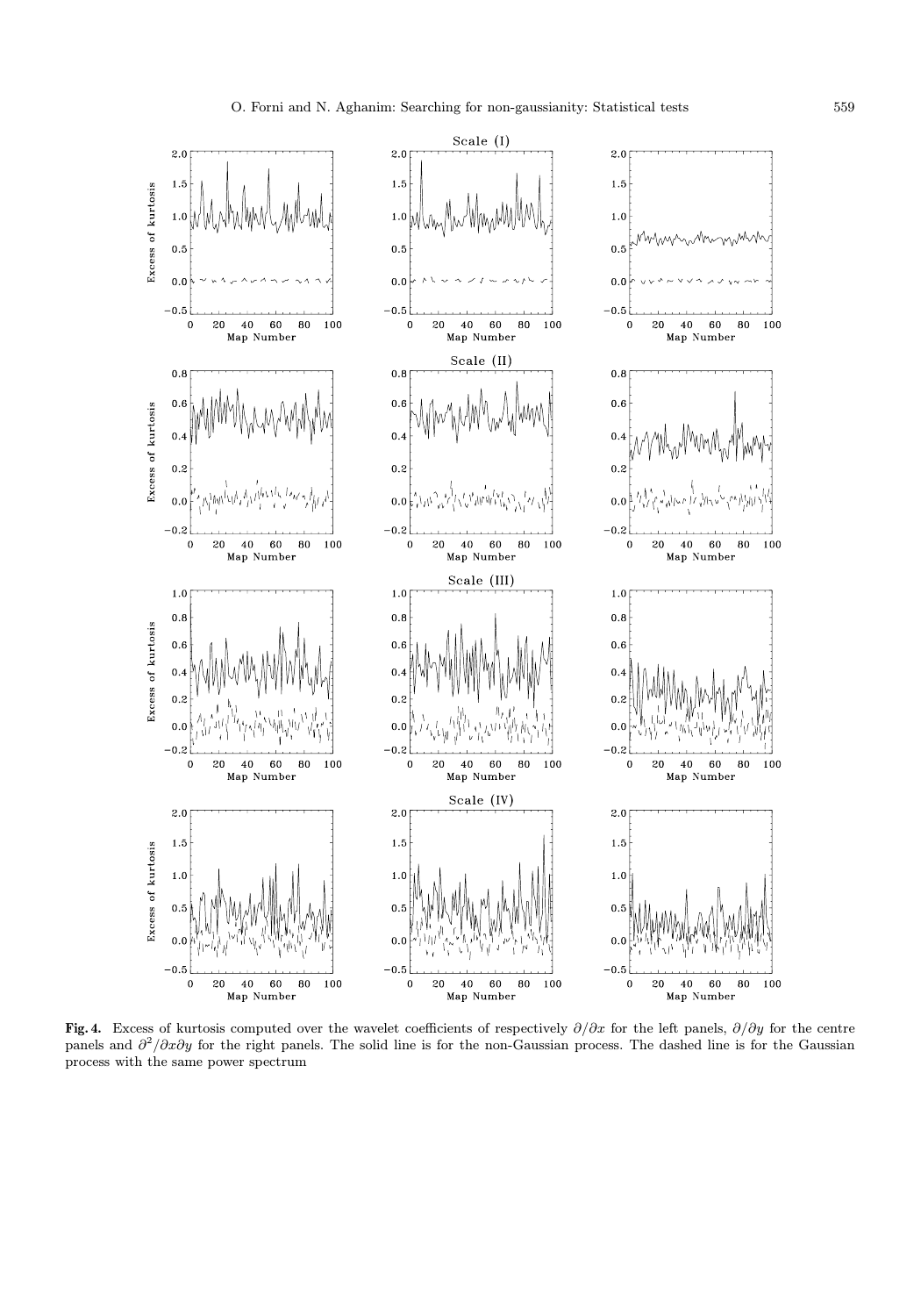Table 3.  $k_1$  is the median excess of kurtosis, at four decomposition scales, computed with the 100 non-Gaussian maps (tophat profile).  $k_2$  is computed with the the 100 non-Gaussian maps (Gaussian profile).  $\sigma_+$  and  $\sigma_-$  give the confidence interval for one realisation

| Scale | $k_1$ | $\sigma_+$ $\sigma_ k_2$ $\sigma_+$ $\sigma_-$ |  |  |
|-------|-------|------------------------------------------------|--|--|
|       |       | 14.50   35.38   5.06   1.5   0.51   0.27       |  |  |
| H     |       | $3.87$   2.68   0.77   1.9   1.43   0.48       |  |  |
| III   |       | $3.54$   2.17   1.24   3.46   2.60   1.24      |  |  |
| VI    |       | 3.57   7.13   1.68   2.88   2.55   1.82        |  |  |

and consequently non-gaussianity, regardless of the power spectrum.

We also analysed the sum of Gaussian signals. When there is no cut off in the power, the excess of kurtosis for the sum of Gaussian signals is zero for both discriminators. By contrast, if one of the Gaussian signals presents a cut off at any decomposition scale, we again find a non-zero excess of kurtosis at the corresponding scale.

## 5. Application to non-Gaussian signals

We apply our statistical discriminators to detect the non-Gaussian signature of different processes. We first study two sets of non-Gaussian maps, one constituted of a distribution of top-hat profiles and the other constituted of a distribution of Gaussian profiles, both having the same power spectrum as the Gaussian test maps used in the previous section. We also apply the statistical test to a combination of Gaussian and non-Gaussian signals with different mixing ratios.

#### 5.1. The multi-scale gradient and its distribution

We compute the multi-scale gradient coefficients  $(\mathcal{G}_L)$  using 100 statistical realisations of the non-Gaussian process (top-hat profiles). At the four decomposition scales, we plot the fitted histogram (right panels of Fig. 3). We note that the distribution of the multi-scale gradient coefficients also fits a Laplace distribution for small values of  $\mathcal{G}_L$ . However, there is a significant departure from this distribution for higher values. This is exhibited by the larger error bars and by the wings of the gradient distribution at large  $\mathcal{G}_L$ . Figure 3 (right panels) exhibits the non-Gaussian signatures mostly at the first three decomposition scales. At the fourth, the lack of coefficients enlarges the error bars but we still marginally distinguish the non-Gaussian signal.

In our test case, the process is leptokurtic, that is the non-gaussianity is characterised by a positive excess of kurtosis. We quote, in the left panel of Table 3 the median excesses of kurtosis computed with the multi-scale gradient coefficients of the 100 maps. This is a more suitable quantity to characterise a non-Gaussian process, than the mean  $\overline{k}$ , as there is an important dispersion of the k values with a clear excess towards large values. The  $\sigma_{+}$ , which represents the rms excess of kurtosis with respect to the median for one realisation, takes naturally into account the non symmetric distribution of the multi-scale gradients. This results in a lower boundary  $(\sigma_-)$  for the confidence interval smaller that the upper boundary  $(\sigma_{+})$ . The latter is biased towards large values as we are studying a leptokurtic process. Therefore, the comparison between the values of k and  $\sigma_-\$  indicates the detectability of nongaussianity. When  $k - \sigma_-\,$  for one realisation differs from zero by a value of the order of, or larger than,  $\sigma_-\$  this suggests that the signal is non-Gaussian. For the top-hat profiles, there is an obvious excess of kurtosis at all scales.

In order to test the non-Gaussian signature arising form different processes with same power spectra, we analyse a set of 100 non-Gaussian maps made of the superposition of Gaussian profiles of different sizes and amplitudes. We compute the median value of the excess of kurtosis and the corresponding confidence intervals (Table 3, right panel). We note that  $k$  is different from zero at all scales, exhibiting the non-Gaussian nature of the studied process. However, it is smaller than in the case of the top-hat profiles. This decrease is due to the superposition of smoother profiles.

We now add one representative Gaussian map to 100 non-Gaussian maps (top-hat profiles). As the non-Gaussian signal is very strongly dependent on the studied map, it is necessary to span a large set of non-Gaussian statistical realisations in order to have a reliable statistical specification of non-gaussianity. The Gaussian and non-Gaussian signals were summed with different mixing ratios represented by the ratio of their rms amplitudes  $(R_{\rm rms} = \sigma_{\rm gauss}/\sigma_{\rm non-gauss}).$ 

After wavelet decomposition, we compute the multiscale gradient coefficients of the summed maps and derive the normalised median excess of kurtosis with respect to a Laplace distribution together with the confidence intervals. The results are quoted in Table 4 as a function of the mixing ratio  $R_{\rm rms}$  and the wavelet decomposition scale. For  $R_{\rm rms} = 1$ , the excess of kurtosis is larger than that of the Gaussian test map and it is smaller than that of the purely non-Gaussian signal. The summation of the two processes has therefore, as expected, smoothed the gradients and diluted the non-Gaussian signal. For a non-Gaussian signal half that of the Gaussian signal, only the first three scales indicate an excess of kurtosis different from the Gaussian one. For the ratio  $R_{\rm rms} = 3$ , only the first scale has an excess marginally different from the Gaussian signal. For larger ratios, the non-Gaussian signal is quite blurred.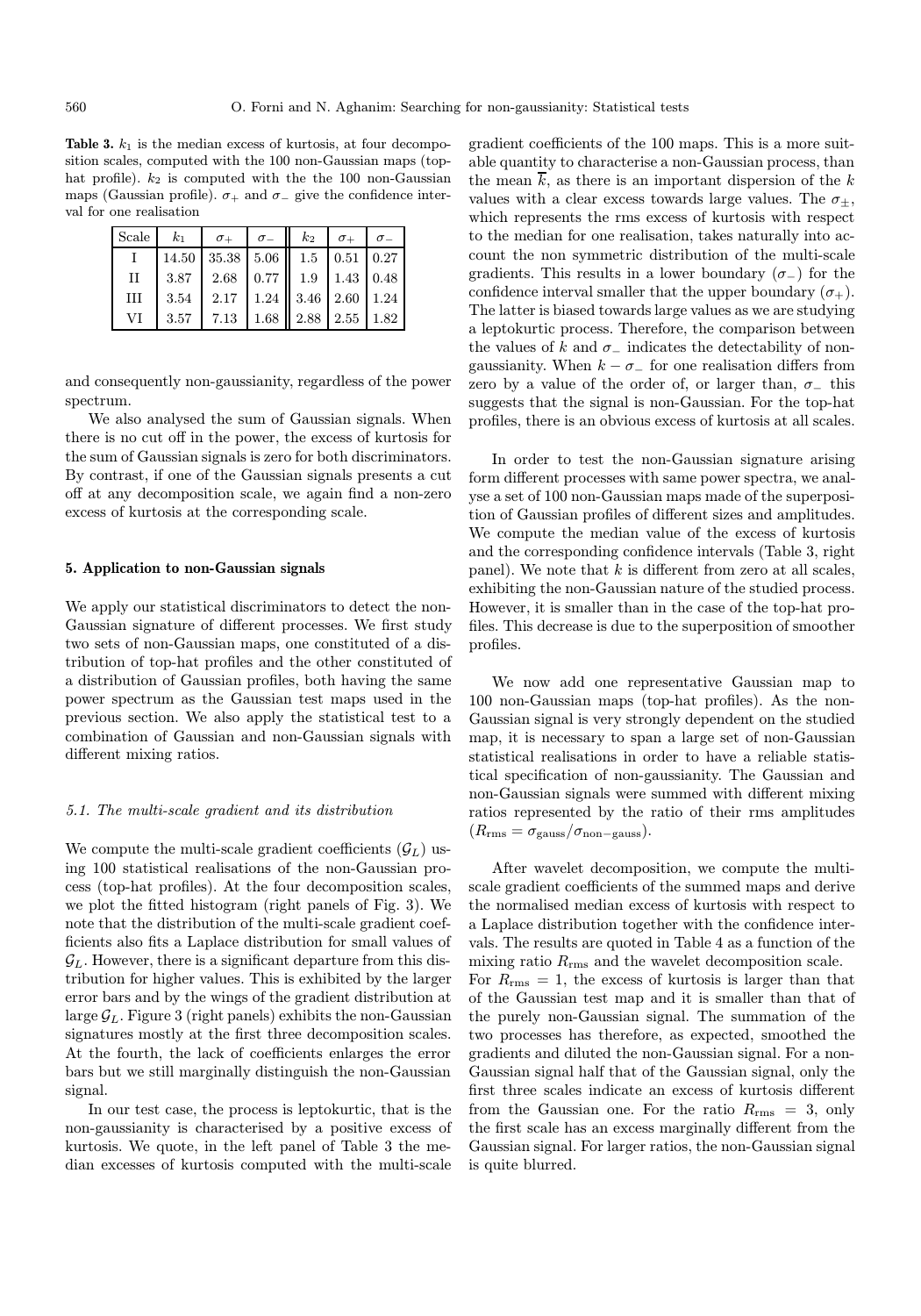Table 4. The median excess of kurtosis  $k$ , at four decomposition scales, computed over the 100 non-Gaussian maps added to the Gaussian map as a function of the mixing ratio  $R_{\rm rms}$ . The  $\sigma_+$  and  $\sigma_-$  values represent respectively the upper and lower boundaries of the confidence interval for one realisation. They are the rms values with respect to the median excess of kurtosis

| Ratio           | Scale       | $\boldsymbol{k}$ | $\sigma_{+}$ | $\sigma_{-}$ |
|-----------------|-------------|------------------|--------------|--------------|
| $R_{\rm rms}=1$ | L           | 6.64             | 12.18        | 2.36         |
|                 | $_{\rm II}$ | $1.13\,$         | 0.80         | 0.41         |
|                 | Ш           | 0.78             | 1.42         | 0.57         |
|                 | VI          | 0.62             | 2.81         | 0.82         |
| $R_{\rm rms}=2$ | I           | 1.64             | 3.42         | 0.56         |
|                 | $_{\rm II}$ | 0.24             | 0.39         | 0.23         |
|                 | Ш           | 0.06             | 0.77         | 0.34         |
|                 | VI          | 0.23             | 1.08         | 0.58         |
| $R_{\rm rms}=3$ | T           | 0.36             | 0.44         | 0.11         |
|                 | $_{\rm II}$ | 0.09             | 0.16         | 0.09         |
|                 | Ш           | 0.04             | 0.26         | 0.21         |
|                 | VI          | 0.26             | 0.37         | 0.36         |
| $R_{\rm rms}=4$ | I           | 0.33             | 0.15         | 0.06         |
|                 | $_{\rm II}$ | 0.09             | 0.08         | 0.06         |
|                 | Ш           | 0.05             | 0.13         | 0.13         |
|                 | VI          | 0.27             | 0.19         | $0.23\,$     |

Table 5. The median excess of kurtosis, at four decomposition scales.  $k_1$  is computed using the wavelet coefficients associated with  $\partial/\partial x$  and  $\partial/\partial y$ . k<sub>2</sub> is given for  $\partial^2/\partial x \partial y$ . The 100 non-Gaussian maps (top-hat profile) have the same power spectrum as the Gaussian test maps. The  $\sigma_+$  and  $\sigma_-$  values are the rms values for one realisation with respect to the median excess of kurtosis

|                       | Scale $k_1$ $\sigma_+$ $\sigma_-$         |                            |                                                                            | $k_{2}$     | $\frac{\theta}{\sigma_{\pm}}$ |
|-----------------------|-------------------------------------------|----------------------------|----------------------------------------------------------------------------|-------------|-------------------------------|
|                       |                                           | $0.92 \mid 0.28 \mid 0.09$ |                                                                            | $0.65$ 0.05 |                               |
| $\partial/\partial x$ |                                           |                            | II   0.51   0.08   0.07   $\partial^2/\partial x \partial y$   0.35   0.06 |             |                               |
| &                     |                                           | $III$ 0.41 0.15 0.11       |                                                                            |             | $0.24 \,   \, 0.11 \,   \,$   |
| $\partial/\partial y$ | VI $\vert$ 0.43 $\vert$ 0.34 $\vert$ 0.21 |                            |                                                                            | $0.28$ 0.21 |                               |

#### 5.2. Partial derivatives

For the 100 non-Gaussian maps (top-hat profile) with the same power spectrum as the Gaussian test maps, we compute the normalised excess of kurtosis, with respect to a Gaussian, of the wavelet coefficients associated with  $\partial/\partial x$ ,  $\partial/\partial y$  and  $\partial^2/\partial x \partial y$ . As for the multi-scale gradient, we derive the median excess of kurtosis and the upper and lower boundaries of the confidence intervals. The results, given in Table 5, show non-zero excesses of kurtosis for the first and cross derivatives at all decomposition scales.

In Fig. 4, the solid line represents the values of the excess of kurtosis of each non-Gaussian realisation. The dashed line represents the same quantity for the Gaussian

Table 6. The median excess of kurtosis, at four decomposition scales, computed over the 100 non-Gaussian maps (Gaussian profile).  $k_1$  is the median excess computed with the coefficients associated with the vertical and horizontal gradients, and  $k_2$  is given for the cross derivative. The  $\sigma$  values are the boundaries of the confidence interval for one statistical realisation

| Scale |                                      | $k_1$   $\sigma_+$   $\sigma_-$ |                                                               | $k_{2}$ | $\perp \sigma_{\pm}$  |
|-------|--------------------------------------|---------------------------------|---------------------------------------------------------------|---------|-----------------------|
|       |                                      | $0.19 \mid 0.03 \mid 0.02$      |                                                               |         | $0.10 \,   \, 0.03$   |
| П     | $\partial/\partial x$ 0.21 0.07 0.06 |                                 |                                                               |         | $0.13 \mid 0.05 \mid$ |
| III   |                                      |                                 | & 0.35 0.14 0.13 $\partial^2/\partial x \partial y$ 0.17 0.10 |         |                       |
| VI    | $\partial/\partial y$ 0.24 0.24 0.18 |                                 |                                                               | 0.21    | 0.24                  |

test maps. We first note the overall shift of the values towards non-zero positive values (leptokurtic signal), with some very large values compared to the median. A second characteristic worth noting is the difference in amplitudes between, on the one hand, the excess of kurtosis of the coefficients associated with  $\frac{\partial^2}{\partial x \partial y}$  and, on the other hand, those associated with  $\partial/\partial x$  and  $\partial/\partial y$ . The former are indeed smaller. As the excess of kurtosis of the first derivative coefficients is of the same order, we compute one median k over  $\partial/\partial x$  and  $\partial/\partial y$  coefficients, and compare it to the excess of kurtosis of the cross derivative. At the first two decomposition scales there is an important and noticeable difference between the two sets of values  $\partial/\partial x$  and  $\partial/\partial y$ , and  $\partial^2/\partial x \partial y$ . At the third and fourth decomposition scales, the difference decreases but is still present.

For the non-Gaussian process made of the superposition of Gaussian profiles, we compute the median excess of kurtosis associated with the wavelet coefficients of the first and cross derivatives (Table 6). As for the multi-scale gradient coefficients, we find that the excess of kurtosis is smaller for this type of non-Gaussian maps but it is still significantly different from zero at all scales except the fourth.

We analyse the sum of a representative Gaussian map and the set of 100 non-Gaussian maps (top-hat profile). The sum of the two processes has been performed again with different mixing ratios. The results we obtain are given in Table 7. An accompanying figure (Fig. 5) illustrates the corresponding results for a mixing ratio  $R_{\rm rms} =$ 1 (solid line). In this figure, the dashed line represents the Gaussian process alone. For  $R_{\rm rms} = 1$ , we find that nongaussianity is detected at all decomposition scales for both first and cross derivative coefficients. For a mixing ratio  $R_{\rm rms} = 2$ , we observe a significant excess of kurtosis only at the first decomposition scale. For  $R_{\rm rms} \geq 3$ , the excess becomes marginal for both  $\partial/\partial x$  and  $\partial/\partial y$  coefficients at the first decomposition scale, all other scales showing no departure from gaussianity. The same tendency is noted for the coefficients associated with  $\partial^2/\partial x \partial y$ .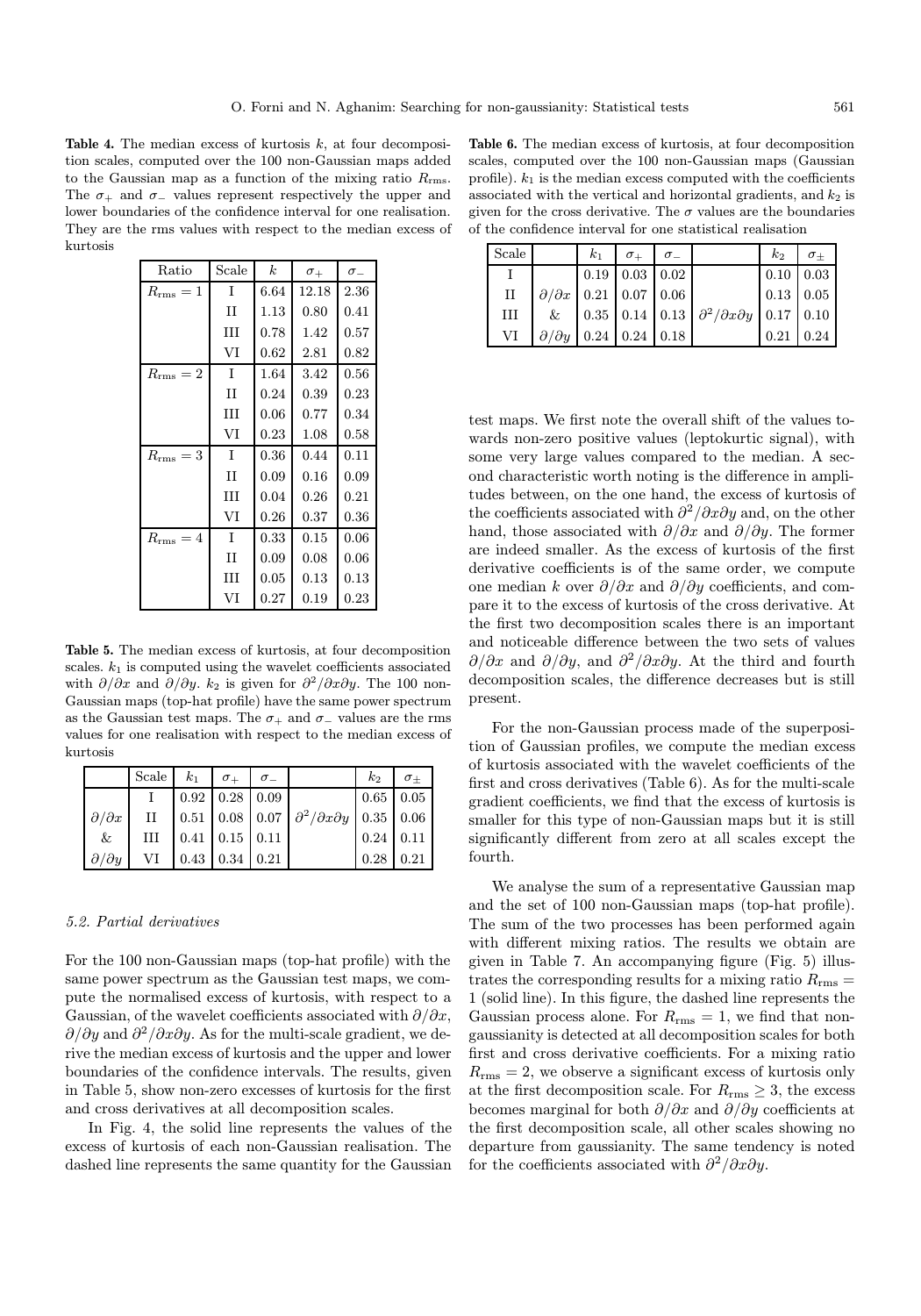

Fig. 5. Excess of kurtosis computed with the wavelet coefficients of  $\partial/\partial x$  and  $\partial/\partial y$  for respectively the left and centre panels. The right panels are associated with the coefficients of  $\partial^2/\partial x\partial y$ . The dashed line represents the Gaussian process alone and the solid line represents the sum of the Gaussian and non-Gaussian processes. The Gaussian and non-Gaussian processes have same power spectra and have been summed with a mixing ratio  $R_{\rm rms} = 1$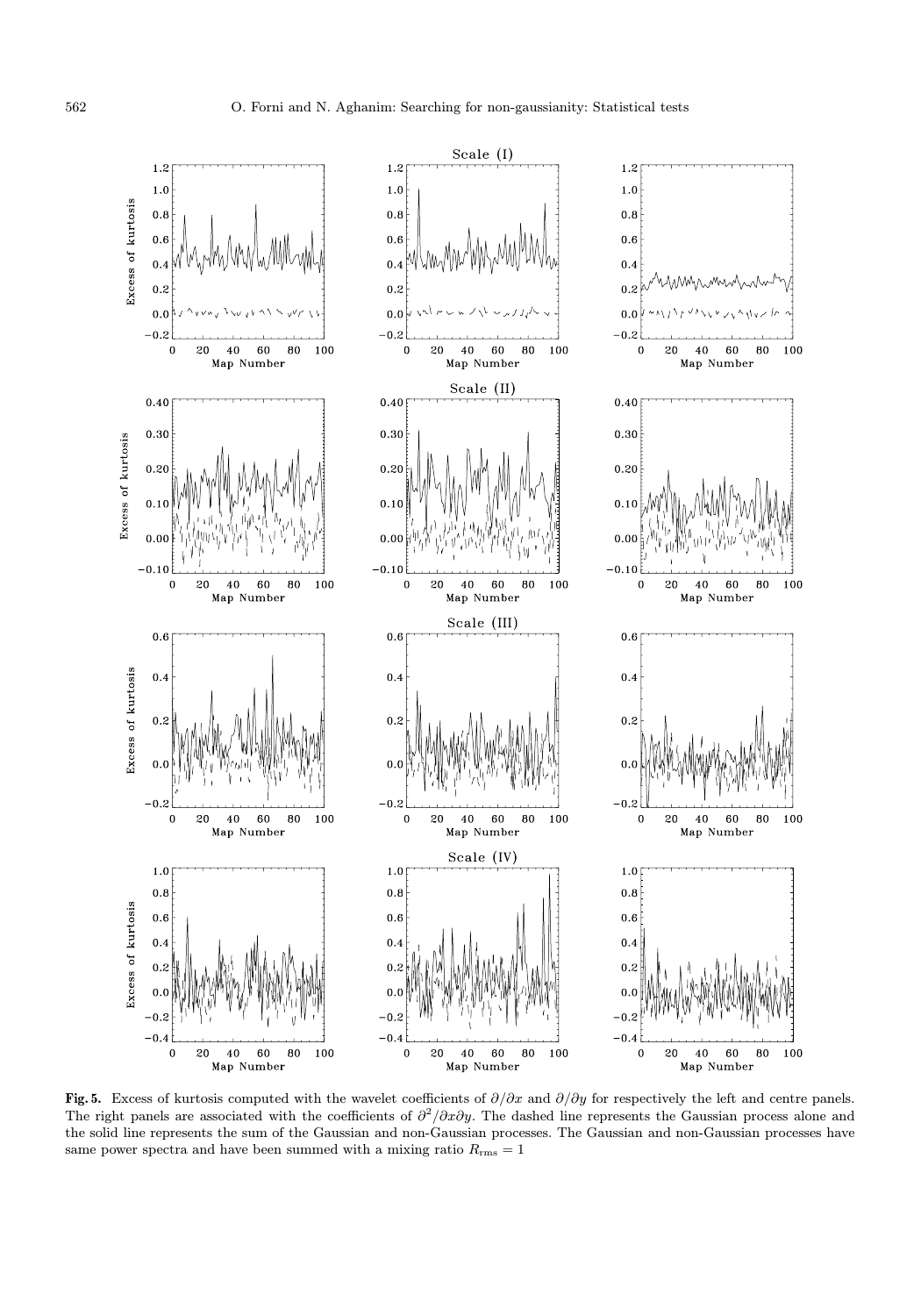Table 7. The median excess of kurtosis, at four decomposition scales, for 100 non-Gaussian maps (top-hat profile) added to one Gaussian map (with same power spectrum) as a function of the mixing ratio  $R_{\rm rms}$ .  $k_1$  is computed with the coefficients associated with  $\partial/\partial x$  and  $\partial/\partial y$ , and  $k_2$  is given for  $\partial^2/\partial x \partial y$ . The  $\sigma$  values are the boundaries of the confidence interval for one statistical realisation

| $R_{\rm rms}$               | Scale       |                       | $k_{1}$  | $\sigma_{+}$ | $\sigma$ <sub>-</sub> |                                    | $k_2$    | $\sigma_{\pm}$ |
|-----------------------------|-------------|-----------------------|----------|--------------|-----------------------|------------------------------------|----------|----------------|
| $\mathbf{1}$                | I           |                       | 0.44     | 0.14         | 0.06                  |                                    | 0.25     | 0.03           |
|                             | $_{\rm II}$ | $\partial/\partial x$ | 0.15     | 0.06         | 0.05                  |                                    | 0.09     | 0.03           |
|                             | Ш           | &                     | 0.09     | 0.11         | 0.08                  | $\partial^2/\partial x \partial y$ | 0.03     | 0.08           |
|                             | VI          | $\partial/\partial y$ | 0.10     | 0.22         | 0.16                  |                                    | $-0.06$  | 0.08           |
| $\mathcal{D}_{\mathcal{L}}$ | I           |                       | 0.13     | 0.06         | 0.03                  |                                    | 0.07     | 0.02           |
|                             | $_{\rm II}$ | $\partial/\partial x$ | 0.04     | 0.04         | 0.04                  |                                    | $-0.002$ | 0.030          |
|                             | III         | &                     | $-0.002$ | 0.090        | 0.068                 | $\partial^2/\partial x \partial y$ | $-0.07$  | 0.06           |
|                             | VI          | $\partial/\partial y$ | 0.03     | 0.13         | 0.13                  |                                    | $-0.20$  | 0.08           |
| 3                           | I           |                       | 0.05     | 0.04         | 0.03                  |                                    | 0.03     | 0.02           |
|                             | $_{\rm II}$ | $\partial/\partial x$ | 0.02     | 0.04         | 0.04                  |                                    | $-0.02$  | 0.02           |
|                             | III         | &                     | $-0.007$ | 0.078        | 0.071                 | $\partial^2/\partial x \partial y$ | $-0.10$  | 0.04           |
|                             | VI          | $\partial/\partial y$ | 0.01     | 0.11         | 0.11                  |                                    | $-0.26$  | 0.06           |
| $\overline{4}$              | I           |                       | 0.03     | 0.04         | 0.03                  |                                    | 0.03     | 0.01           |
|                             | $_{\rm II}$ | $\partial/\partial x$ | 0.02     | 0.04         | 0.04                  |                                    | $-0.02$  | 0.02           |
|                             | Ш           | &                     | $-0.006$ | 0.072        | 0.074                 | $\partial^2/\partial x \partial y$ | $-0.11$  | 0.03           |
|                             | VI          | $\partial/\partial y$ | 0.003    | 0.097        | 0.078                 |                                    | $-0.27$  | 0.04           |

## 6. Detection strategy of non-gaussianity

We have characterised the Gaussian signal through the excess of kurtosis of the multi-scale gradient and partial (first and cross) derivative coefficients using processes with different power spectra. When the power spectrum of the process exhibits a sharp cut off in one of the wavelet decomposition windows, we find that the excess of kurtosis, associated with the coefficients of the first derivatives, and consequently of the multi-scale gradient, is non-zero at the filtering level of the cut off. On the contrary, the excess of kurtosis computed with the cross derivative coefficients is zero.

Accordingly, we propose a detection strategy to test for non-gaussianity. We compare a set of maps of the "real" observed sky to a set of Gaussian realisations having the power spectrum of the "real sky". Our proposed method overcomes the problems arising from eventual cut off in the power spectrum of the studied process, and the consequent possible misinterpretations on the statistical signature. It also constitutes the most general approach to exhibit the statistical nature (Gaussian or not) of a signal and quantify its detectability through our statistical tests. Our detection strategy of the non-gaussianity is based on the following steps:

• using observed maps of the "real sky" we compute the angular power spectrum of the signal, regardless of its statistical nature.

• We simulate Gaussian synthetic realisations of a process having the power spectrum of the "real" process. On the obtained Gaussian test maps filtered with the wavelet

function, we compute the excess of kurtosis for the multiscale gradient and derivative coefficients. This analysis allows us to characterise completely the Gaussian maps, naturally taking into account eventual sample variance effects due to cut off at any scale.

• For the set of observed maps of the "real sky", we compute the excesses of kurtosis associated with the multiscale gradient, and the derivative coefficients.

• Assuming that the realisations (maps) are independent, each value of the excess of kurtosis has a probability of  $1/N$ , where N is the number of maps. Using the computed excesses of kurtosis of both the Gaussian and non-Gaussian realisations, we deduce the probability distribution function (PDF) of the excess of kurtosis, for the multi-scale gradient coefficients and for the coefficients related to the derivatives.

• The last step consists in quantifying the detectability of the non-Gaussian signature. That is to compare the PDF of the Gaussian process to the PDF of the "real sky". In practice this can be done by computing at each decomposition scale the probability that the median excess of kurtosis of the non-Gaussian maps belongs to the PDF of the synthetic Gaussian counterparts. It is the probability that a random variable is greater or equal to the real median  $k$ . We take  $k$  which is the asymptotic value given by the central limit theorem. Another way of comparing the two PDFs is to use the Kolmogorov-Smirnov (K-S) test (Press et al. 1992) which gives the probability for two distributions to be identical. This test for non-gaussianity is more global than the previous test because it is sensitive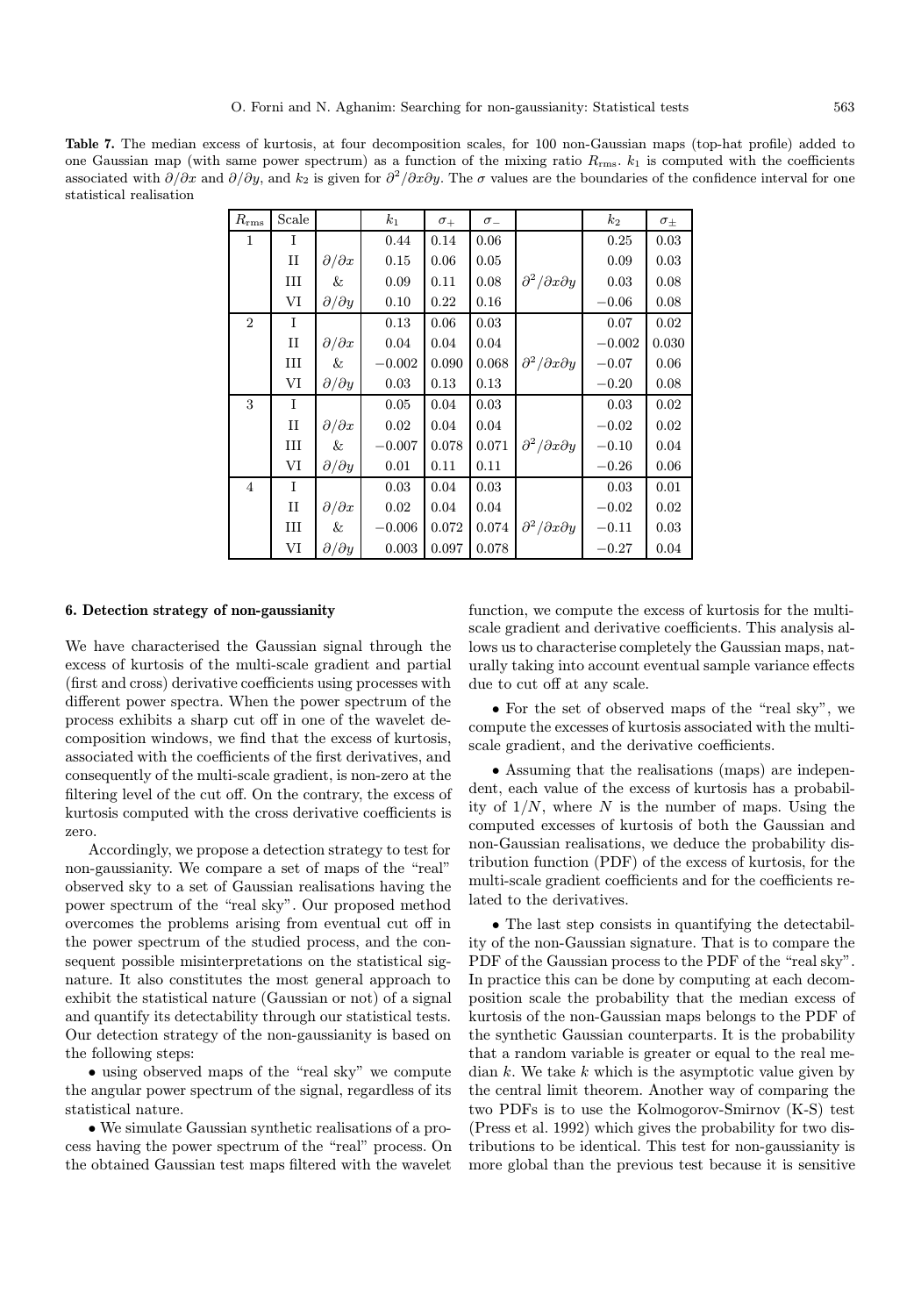to the shift in the PDFs, especially the median value, and to the spread of the distributions. This property makes it more sensitive to non-gaussianity especially in the case where we only have a small number of observed maps.

We apply our detection strategy of non-gaussianity to the non-Gaussian test maps constituted of the top-hat and Gaussian profiles. For illustrative purposes, we give the results of the multi-scale gradient coefficient only. At the first three decomposition scales and for both sets of maps, we find that the probability for the signal to be non-Gaussian is 100% using the probability of the measured  $k$  to belong to the Gaussian PDF. At the fourth scale, the probability is 99.99% and 99.95% for respectively the top-hat and Gaussian profile distribution. The K-S test gives a 100% probability of detecting non-gaussianity. The detectability of the non-Gaussian signature, for the sum of the Gaussian and non-Gaussian (top-hat profile) maps with mixing ratio  $R_{\rm rms} = 1$ , is 100% at the first decomposition scale. It is 99.96% and 93.4% at the second and third scale, and 76.43% at the fourth scale. For  $R_{\rm rms} = 2$ , the first scale is still perfectly non-Gaussian, and only the second scale is detected with a probability of 72.4%. The K-S test gives more or less the same results for both mixing ratios. The results are illustrated in Fig. 6 (for the multi-scale gradient coefficients) and in Fig. 7 (for the cross derivative coefficients). In these plots, the solid line represents the PDF of the excess of kurtosis for the non-Gaussian measured signal. The dashed line represents the PDF of the synthetic Gaussian maps with same power spectrum. In both figures the left panels are for the non-Gaussian signal alone, whereas the right panels are for the sum with a mixing ratio of one.

# 7. Discussion and conclusions

In the present work we develop two statistical discriminators to test for non-gaussianity. To do so, we study the statistical properties of the coefficients in a four level dyadic wavelet decomposition.

Our first discriminator uses the amplitude of the multiscale gradient coefficients. It is based on the computation of their excesses of kurtosis with respect to a Laplace distribution function. The second test relies on the computation of the excesses of kurtosis for the first and cross derivative coefficients. It can itself be divided into one specific test using the first derivatives and the other the cross derivative. For both discriminators (multi-scale gradient and partial derivatives), the Gaussian signature is characterised by a zero excess of kurtosis. We check this property for several Gaussian processes with different power spectra and for a signal made of the sum of Gaussian signals. Given this property for gaussianity, the departure form a zero value of the excess of kurtosis indicates the non-Gaussian signature.

In order to overcome peculiar features in the power spectrum (e.g. sharp cut offs) at any wavelet decomposition scale, which could be misinterpreted for a non-Gaussian signature, we propose the following detection strategy. We simulate synthetic Gaussian maps with the same power spectrum as the non-Gaussian studied signal. We compute the excess of kurtosis for the two discriminators, and for both Gaussian and non-Gaussian maps. We derive the PDF in each case. Then, we quantify the detectability of non-gaussianity by estimating the probability that the median excess of kurtosis of the non-Gaussian signal belongs to the PDF of the Gaussian counterpart, and by applying the K-S test to discriminate the Gaussian and the "real" PDFs. We apply our detection strategy to the test maps of non-Gaussian signals alone, and to the sum of Gaussian and non-Gaussian signals. In the first case, we show that the non-Gaussian signature emerges clearly at all scales. In the second case, the detection depends on the mixing ratio  $(\sigma_{\text{gauss}}/\sigma_{\text{non-gauss}})$ . Down to a mixing ratio of about 3, which is about 10 in term of power, we detect the non-Gaussian signature.

In parallel to our work, Hobson et al. (1998) have used the wavelet coefficients to distinguish the non-gaussianity due to the Kaiser-Stebbins effect (Bouchet et al. 1988; Stebbins 1988) of cosmic strings. They used the cumulants of the wavelet coefficients up to the fourth order (Ferreira et al. 1997), in a pyramidal decomposition. As mentioned in Sect. 2.1 and in Hobson et al. (1998), the pyramidal decomposition induces a scale mixing. Therefore, it does not take advantage of the possible spatial correlations of the signal. Furthermore, it gives smaller numbers of coefficients within each sub-band for the analysis. We instead use the dyadic decomposition to avoid these two weaknesses, as in Aghanim et al. (1998).

In our study, we use weakly non-Gaussian simulated maps (small kurtosis). Such a weak non-Gaussian signature, by contrast with the Kaiser-Stebbins effect, and with the point-like or peaked profiles, is detected using our statistical discriminators. Using the bi-orthogonal wavelet transform, we succeed in emphasising the non-gaussianity, by the means of the statistics of the wavelet coefficient distributions. This detection is also possible using other biorthogonal wavelet bases, but their efficiency is lower at larger scales. Consequently, the choice of the wavelet basis depends also on the characteristics of the non-Gaussian signal one wants to emphasise. However we believe that the wavelet basis we choose represents an optimal compromise for a large variety of non-Gaussian features.

Acknowledgements. The authors wish to thank the referee A. Heavens for his comments that improved the paper. We also thank F.R. Bouchet, P. Ferreira and J.-L. Puget for valuable discussions and comments and A. Jones for his careful reading.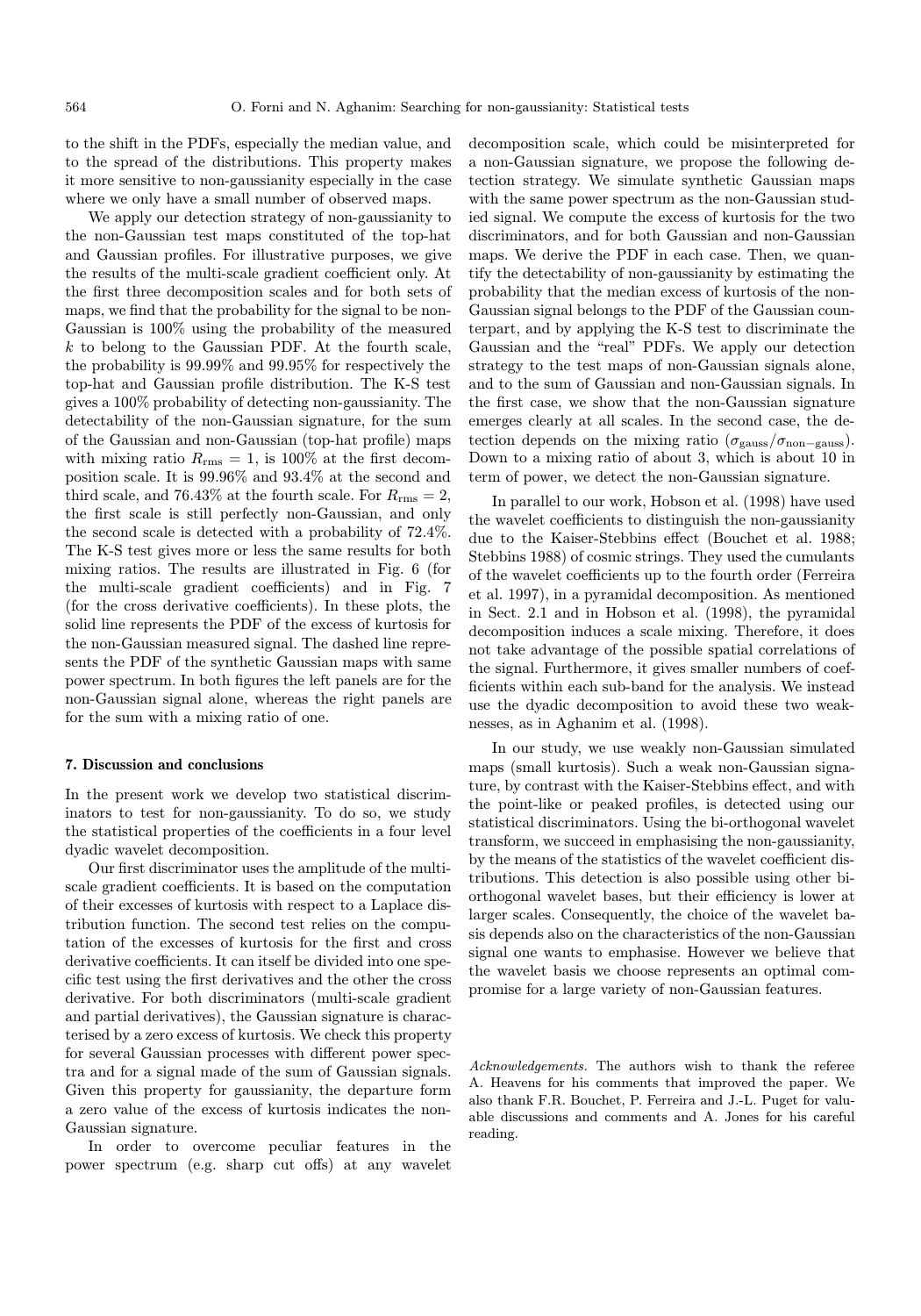

Fig. 6. Probability distribution functions of the excess of kurtosis, as percentages, computed with the multi-scale gradient coefficients. In the two panels, the dashed line represents the PDF of the Gaussian test maps. In the left panels, the solid line represents the non-Gaussian signal alone (top-hat profiles). In the right panels, the solid line represents the sum of the Gaussian and non-Gaussian processes with  $R_{\rm rms} = 1$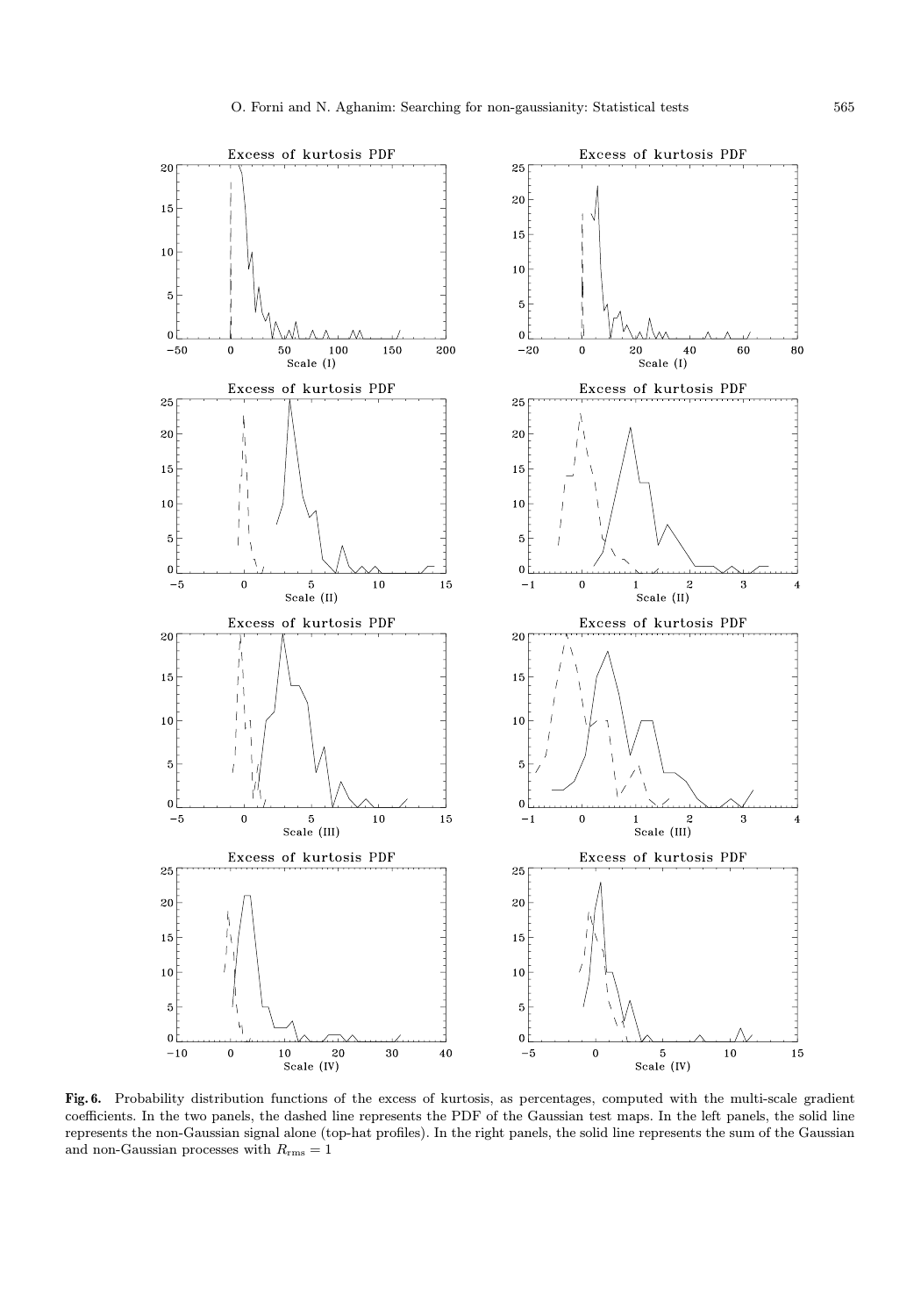

Fig. 7. Probability distribution functions of the excess of kurtosis, as percentages, computed with the coefficients associated with the cross derivative. In the two panels, the dashed line represents the PDF of the Gaussian test maps. In the left panels, the solid line represents the non-Gaussian signal alone (top-hat profiles). In the right panels, the solid line represents the sum of the Gaussian and non-Gaussian processes with  $R_{\rm rms}=1$